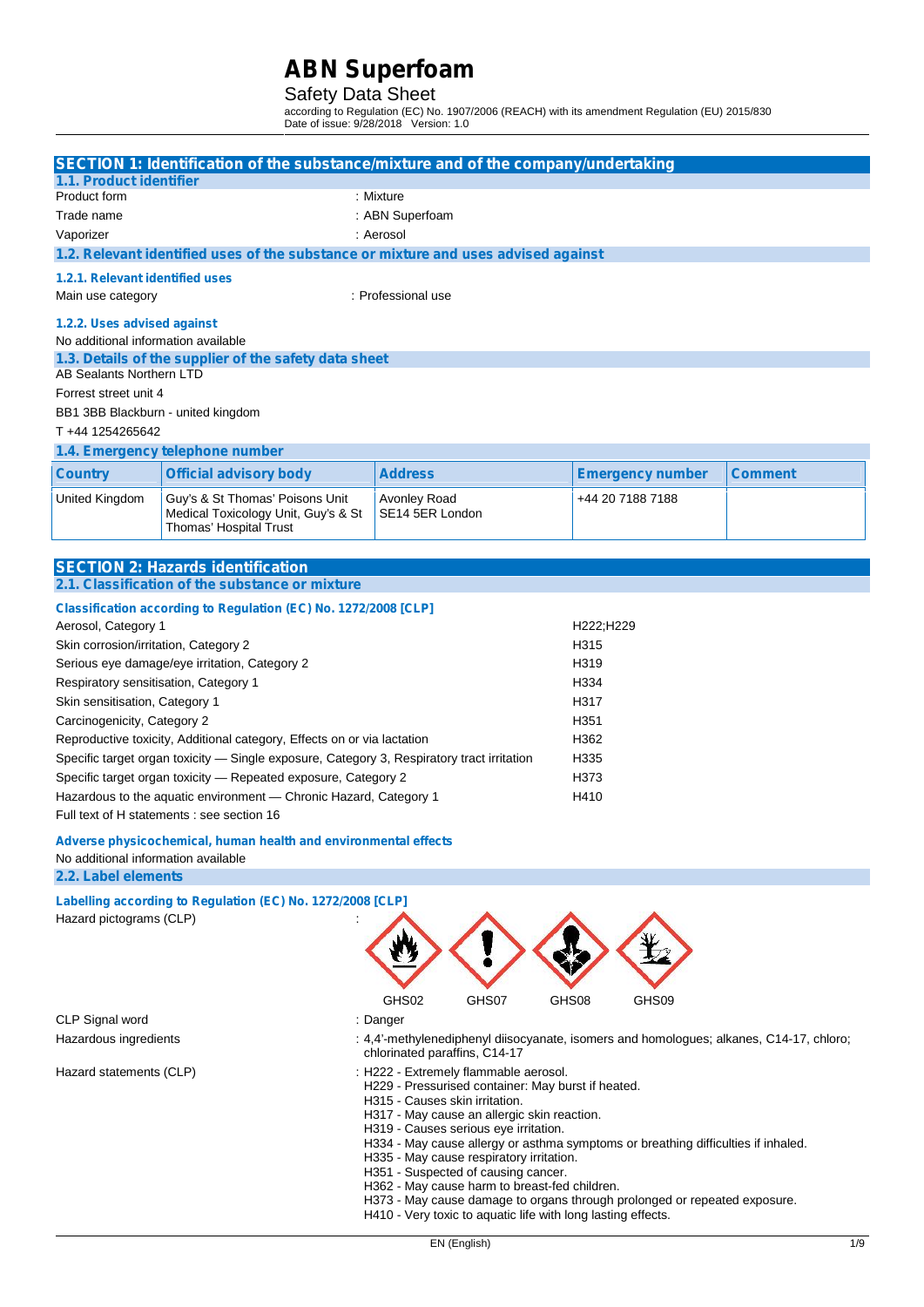### Safety Data Sheet

according to Regulation (EC) No. 1907/2006 (REACH) with its amendment Regulation (EU) 2015/830

| Precautionary statements (CLP) | : P102 - Keep out of reach of children.                                                                                                                                                                                                                                                                                                                                                                                                                                                                             |
|--------------------------------|---------------------------------------------------------------------------------------------------------------------------------------------------------------------------------------------------------------------------------------------------------------------------------------------------------------------------------------------------------------------------------------------------------------------------------------------------------------------------------------------------------------------|
|                                | P210 - Keep away from heat, hot surfaces, sparks, open flames and other ignition sources.<br>No smoking.                                                                                                                                                                                                                                                                                                                                                                                                            |
|                                | P211 - Do not spray on an open flame or other ignition source.                                                                                                                                                                                                                                                                                                                                                                                                                                                      |
|                                | P251 - Do not pierce or burn, even after use.                                                                                                                                                                                                                                                                                                                                                                                                                                                                       |
|                                | P410+P412 - Protect from sunlight. Do not expose to temperatures exceeding 50 °C.                                                                                                                                                                                                                                                                                                                                                                                                                                   |
|                                | P271 - Use only outdoors or in a well-ventilated area.                                                                                                                                                                                                                                                                                                                                                                                                                                                              |
|                                | P280 - Wear eye protection, face protection, protective clothing, protective gloves.<br>P304+P340 - IF INHALED: Remove person to fresh air and keep comfortable for breathing.<br>P305+P351+P338 - IF IN EYES: Rinse cautiously with water for several minutes. Remove<br>contact lenses, if present and easy to do. Continue rinsing.<br>P501 - Dispose of contents and container to hazardous or special waste collection point, in<br>accordance with local, regional, national and/or international regulation. |
| EUH-statements                 | : EUH204 - Contains isocyanates. May produce an allergic reaction.<br>EUH066 - Repeated exposure may cause skin dryness or cracking.                                                                                                                                                                                                                                                                                                                                                                                |
| Extra phrases                  | : Persons already sensitised to diisocyanates may develop allergic reactions when using this<br>product.                                                                                                                                                                                                                                                                                                                                                                                                            |
|                                | Persons suffering from asthma, eczema or skin problems should avoid contact, including<br>dermal contact, with this product.                                                                                                                                                                                                                                                                                                                                                                                        |
|                                | This product should not be used under conditions of poor ventilation unless a protective<br>mask with an appropriate gas filter (i.e. type A1 according to standard EN 14387) is used.                                                                                                                                                                                                                                                                                                                              |

#### **2.3. Other hazards**

No additional information available

#### **SECTION 3: Composition/information on ingredients**

#### **3.1. Substances**

- Not applicable
- **3.2. Mixtures**

| <b>Name</b>                                                    | <b>Product identifier</b>                                                                                | %         | <b>Classification according to</b><br><b>Regulation (EC) No.</b><br>1272/2008 [CLP]                                                                                              |
|----------------------------------------------------------------|----------------------------------------------------------------------------------------------------------|-----------|----------------------------------------------------------------------------------------------------------------------------------------------------------------------------------|
| alkanes, C14-17, chloro; chlorinated paraffins, C14-17         | (CAS-No.) 85535-85-9<br>(EC-No.) 287-477-0<br>(EC Index-No.) 602-095-00-X<br>(REACH-no) 01-2119519269-33 | $40 - 60$ | Lact., H362<br>Aquatic Acute 1, H400<br>Aquatic Chronic 1, H410                                                                                                                  |
| 4,4'-methylenediphenyl diisocyanate, isomers and<br>homologues | (CAS-No.) 9016-87-9<br>(EC-No.) 618-498-9                                                                | $20 - 40$ | Acute Tox. 4 (Inhalation), H332<br>Skin Irrit. 2, H315<br>Eye Irrit. 2, H319<br>Resp. Sens. 1, H334<br>Skin Sens. 1, H317<br>Carc. 2, H351<br>STOT SE 3, H335<br>STOT RE 2, H373 |
| isobutane<br>(Note C)(Note U)                                  | (CAS-No.) 75-28-5<br>(EC-No.) 200-857-2<br>(EC Index-No.) 601-004-00-0<br>(REACH-no) 01-2119485395-27    | $5 - 10$  | Flam. Gas 1, H220<br>Press. Gas (Comp.), H280                                                                                                                                    |
| dimethyl ether<br>(Note U)                                     | (CAS-No.) 115-10-6<br>(EC-No.) 204-065-8<br>(EC Index-No.) 603-019-00-8<br>(REACH-no) 01-2119472128-37   | $5 - 10$  | Flam. Gas 1, H220<br>Press. Gas (Comp.), H280                                                                                                                                    |
| Propane-1,2-diol, propoxylated                                 | (CAS-No.) 25322-69-4<br>(EC-No.) 500-039-8<br>(REACH-no) 01-2119493630-37                                | $5 - 10$  | Acute Tox. 4 (Oral), H302                                                                                                                                                        |
| propane<br>(Note U)                                            | (CAS-No.) 74-98-6<br>(EC-No.) 200-827-9<br>(EC Index-No.) 601-003-00-5<br>(REACH-no) 01-2119486944-21    | $2.5 - 5$ | Flam. Gas 1, H220<br>Press. Gas (Comp.), H280                                                                                                                                    |

Note C : Some organic substances may be marketed either in a specific isomeric form or as a mixture of several isomers. In this case the supplier must state on the label whether the substance is a specific isomer or a mixture of isomers.

Note U (Table 3): When put on the market gases have to be classified as 'Gases under pressure', in one of the groups compressed gas, liquefied gas, refrigerated liquefied gas or dissolved gas. The group depends on the physical state in which the gas is packaged and therefore has to be assigned case by case.

Full text of H-statements: see section 16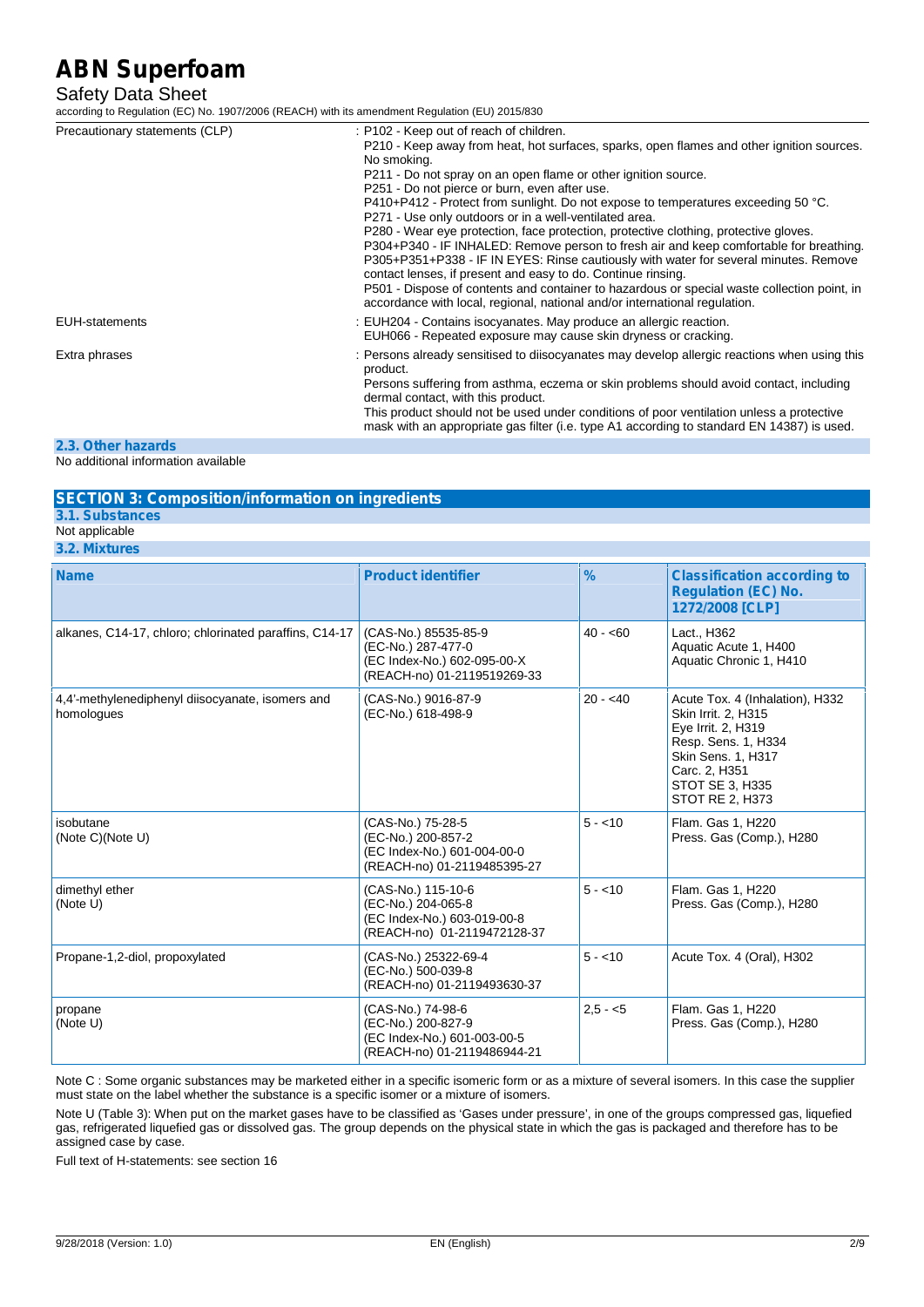### Safety Data Sheet

according to Regulation (EC) No. 1907/2006 (REACH) with its amendment Regulation (EU) 2015/830

| <b>SECTION 4: First aid measures</b>                                                                    |                                                                                                                                                                                               |
|---------------------------------------------------------------------------------------------------------|-----------------------------------------------------------------------------------------------------------------------------------------------------------------------------------------------|
| 4.1. Description of first aid measures                                                                  |                                                                                                                                                                                               |
| First-aid measures general                                                                              | : In all cases of doubt, or when symptoms persist, seek medical attention. If you feel unwell,<br>seek medical advice (show the label where possible).                                        |
| First-aid measures after inhalation                                                                     | : Take victim to fresh air, in a quiet place in an half laying position, do artificial respiration if<br>necessary and urgently take medical advice.                                          |
| First-aid measures after skin contact                                                                   | : After contact with skin, take off immediately all contaminated clothing, and wash<br>immediately with plenty of water. If necessary seek medical advice.                                    |
| First-aid measures after eye contact                                                                    | : IF IN EYES: Rinse cautiously with water for several minutes. Remove contact lenses, if<br>present and easy to do. Continue rinsing. Seek medical advice (show the label where<br>possible). |
| First-aid measures after ingestion                                                                      | : Do not induce vomiting. Vomiting: prevent asphyxia/aspiration pneumonia. Keep at rest.<br>Rinse mouth out with water.                                                                       |
| 4.2. Most important symptoms and effects, both acute and delayed<br>No additional information available |                                                                                                                                                                                               |
|                                                                                                         | 4.3. Indication of any immediate medical attention and special treatment needed                                                                                                               |
| No additional information available                                                                     |                                                                                                                                                                                               |
| <b>SECTION 5: Firefighting measures</b>                                                                 |                                                                                                                                                                                               |
| 5.1. Extinguishing media                                                                                |                                                                                                                                                                                               |
| Suitable extinguishing media                                                                            | : ABC-powder. Alcohol resistant foam. Carbon dioxide.                                                                                                                                         |
| Unsuitable extinguishing media                                                                          | : Do not use water.                                                                                                                                                                           |
| 5.2. Special hazards arising from the substance or mixture                                              |                                                                                                                                                                                               |
| Hazardous decomposition products in case of fire                                                        | : Toxic fumes.                                                                                                                                                                                |
| 5.3. Advice for firefighters                                                                            |                                                                                                                                                                                               |
| Firefighting instructions                                                                               | : Cool down the containers exposed to heat with a water spray.                                                                                                                                |
| Protection during firefighting                                                                          | : Use self-contained breathing apparatus and chemically protective clothing.                                                                                                                  |
| Other information                                                                                       | : Prevent fire fighting water from entering the environment.                                                                                                                                  |
| <b>SECTION 6: Accidental release measures</b>                                                           |                                                                                                                                                                                               |
| 6.1. Personal precautions, protective equipment and emergency procedures                                |                                                                                                                                                                                               |
| General measures                                                                                        | : Stop leak if safe to do so.                                                                                                                                                                 |
| 6.1.1. For non-emergency personnel                                                                      |                                                                                                                                                                                               |
| Emergency procedures                                                                                    | : Evacuate unnecessary personnel.                                                                                                                                                             |
|                                                                                                         |                                                                                                                                                                                               |
| 6.1.2. For emergency responders                                                                         |                                                                                                                                                                                               |
| Protective equipment                                                                                    | : Equip rescue crew with proper protection. Equip cleanup crew with proper protection.                                                                                                        |
| <b>6.2. Environmental precautions</b><br>Avoid release to the environment.                              |                                                                                                                                                                                               |
| 6.3. Methods and material for containment and cleaning up                                               |                                                                                                                                                                                               |
| For containment                                                                                         | : Absorb remaining liquid with sand or inert absorbent and remove to safe place. Do not<br>absorb in saw-dust or other combustible absorbents.                                                |
| 6.4. Reference to other sections                                                                        |                                                                                                                                                                                               |
| No additional information available                                                                     |                                                                                                                                                                                               |
| <b>SECTION 7: Handling and storage</b>                                                                  |                                                                                                                                                                                               |
| 7.1. Precautions for safe handling                                                                      |                                                                                                                                                                                               |
| Precautions for safe handling                                                                           | : Keep container tight closed.                                                                                                                                                                |
| 7.2. Conditions for safe storage, including any incompatibilities                                       |                                                                                                                                                                                               |
| Storage conditions                                                                                      | : Store in a dry, cool and well-ventilated place.                                                                                                                                             |
| Heat and ignition sources                                                                               | : Store away from direct sunlight or other heat sources.                                                                                                                                      |

Storage area **in the storage area in the storage area** : Keep away from food and drink.

**7.3. Specific end use(s)**

No additional information available

| <b>SECTION 8: Exposure controls/personal protection</b> |                                |                         |  |  |
|---------------------------------------------------------|--------------------------------|-------------------------|--|--|
| 8.1. Control parameters                                 |                                |                         |  |  |
| dimethyl ether (115-10-6)                               |                                |                         |  |  |
| ı EU                                                    | IOELV TWA (mg/m <sup>3</sup> ) | 1920 mg/m $3$           |  |  |
| . EU                                                    | IOELV TWA (ppm)                | $1000$ ppm              |  |  |
| United Kingdom                                          | WEL TWA (mg/m <sup>3</sup> )   | $400 \,\mathrm{mg/m^3}$ |  |  |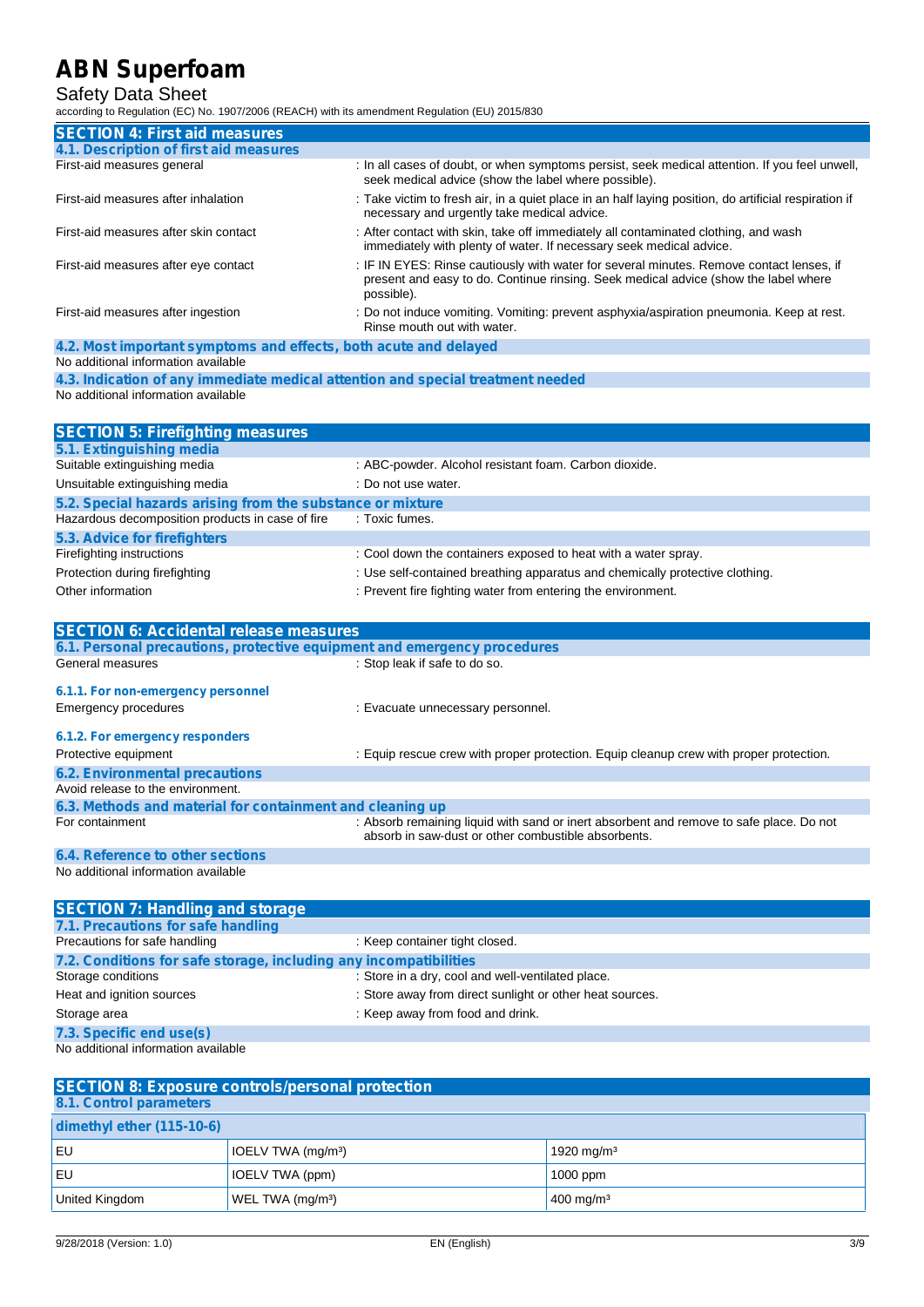### Safety Data Sheet

according to Regulation (EC) No. 1907/2006 (REACH) with its amendment Regulation (EU) 2015/830

| dimethyl ether (115-10-6) |                               |                       |  |
|---------------------------|-------------------------------|-----------------------|--|
| United Kingdom            | WEL TWA (ppm)                 | 766 ppm               |  |
| United Kingdom            | WEL STEL (mg/m <sup>3</sup> ) | 958 mg/m <sup>3</sup> |  |
| United Kingdom            | WEL STEL (ppm)                | $500$ ppm             |  |
| 8.2. Exposure controls    |                               |                       |  |

### **Appropriate engineering controls:**

Emergency eye wash fountains and safety showers should be available in the immediate vicinity of any potential exposure.

#### **Personal protective equipment:**

Face shield.

| Hand protection:                                                             |                 |                                                                                                |                                                                                                                                                                                                                                                                            |                  |                    |                 |                                      |
|------------------------------------------------------------------------------|-----------------|------------------------------------------------------------------------------------------------|----------------------------------------------------------------------------------------------------------------------------------------------------------------------------------------------------------------------------------------------------------------------------|------------------|--------------------|-----------------|--------------------------------------|
|                                                                              |                 |                                                                                                | Time of penetration is to be checked with the glove producer. Please follow the instructions related to the permeability and the penetration time<br>provided by the manufacturer. Gloves must be replaced after each use and whenever signs of wear or perforation appear |                  |                    |                 |                                      |
| <b>Type</b>                                                                  | <b>Material</b> |                                                                                                | <b>Permeation</b>                                                                                                                                                                                                                                                          | Thickness (mm)   | <b>Penetration</b> |                 | <b>Standard</b>                      |
| Disposable gloves                                                            |                 |                                                                                                |                                                                                                                                                                                                                                                                            |                  |                    |                 | EN 374-1, EN 374-3,<br><b>EN 420</b> |
| Eye protection:                                                              |                 |                                                                                                |                                                                                                                                                                                                                                                                            |                  |                    |                 |                                      |
| Use<br><b>Type</b>                                                           |                 | <b>Characteristics</b><br><b>Standard</b>                                                      |                                                                                                                                                                                                                                                                            |                  |                    |                 |                                      |
| Face shield<br><b>Droplet</b>                                                |                 |                                                                                                | EN 166, EN 167, EN 168                                                                                                                                                                                                                                                     |                  |                    |                 |                                      |
| Skin and body protection:                                                    |                 |                                                                                                |                                                                                                                                                                                                                                                                            |                  |                    |                 |                                      |
| <b>Type</b>                                                                  |                 |                                                                                                |                                                                                                                                                                                                                                                                            | <b>Standard</b>  |                    |                 |                                      |
| Wear anti-static discharges clothing and shoes. Foresee ground with<br>earth |                 | EN 1149-1, EN 1149-2, EN 1149-3, EN 13034, EN ISO 13982-1, EN<br>ISO 6529, EN ISO 6530, EN 464 |                                                                                                                                                                                                                                                                            |                  |                    |                 |                                      |
| <b>Respiratory protection:</b>                                               |                 |                                                                                                |                                                                                                                                                                                                                                                                            |                  |                    |                 |                                      |
| <b>Device</b>                                                                |                 | <b>Filter type</b>                                                                             |                                                                                                                                                                                                                                                                            | <b>Condition</b> |                    | <b>Standard</b> |                                      |

# Gas mask Gas filters, Particle filter EN 149, EN 149, EN 149, EN 1605

#### **Personal protective equipment symbol(s):**



| <b>SECTION 9: Physical and chemical properties</b>         |                             |  |
|------------------------------------------------------------|-----------------------------|--|
| 9.1. Information on basic physical and chemical properties |                             |  |
| Physical state                                             | : Aerosol                   |  |
| Molecular mass                                             | $: 182.2$ g/mol             |  |
| Boiling point                                              | : -12 °C Aerosol propellant |  |
| Flash point                                                | : -83 °C Aerosol propellant |  |
| Auto-ignition temperature                                  | : 460 °C Aerosol propellant |  |
| Vapour pressure                                            | : $<$ 300 kPa               |  |
| 9.2. Other information                                     |                             |  |
| VOC content                                                | $: 21.35 \%$                |  |

| <b>SECTION 10: Stability and reactivity</b>                       |
|-------------------------------------------------------------------|
| <b>10.1. Reactivity</b>                                           |
| No dangerous reactions known under normal conditions of use.      |
| <b>10.2. Chemical stability</b>                                   |
| Stable at ambient temperature and under normal conditions of use. |
| 10.3. Possibility of hazardous reactions                          |
| No dangerous reactions known under normal conditions of use.      |
| <b>10.4. Conditions to avoid</b>                                  |
| Heat. Direct sunlight.                                            |
| 10.5. Incompatible materials                                      |
| Strong acids, strong bases and oxidation agents.                  |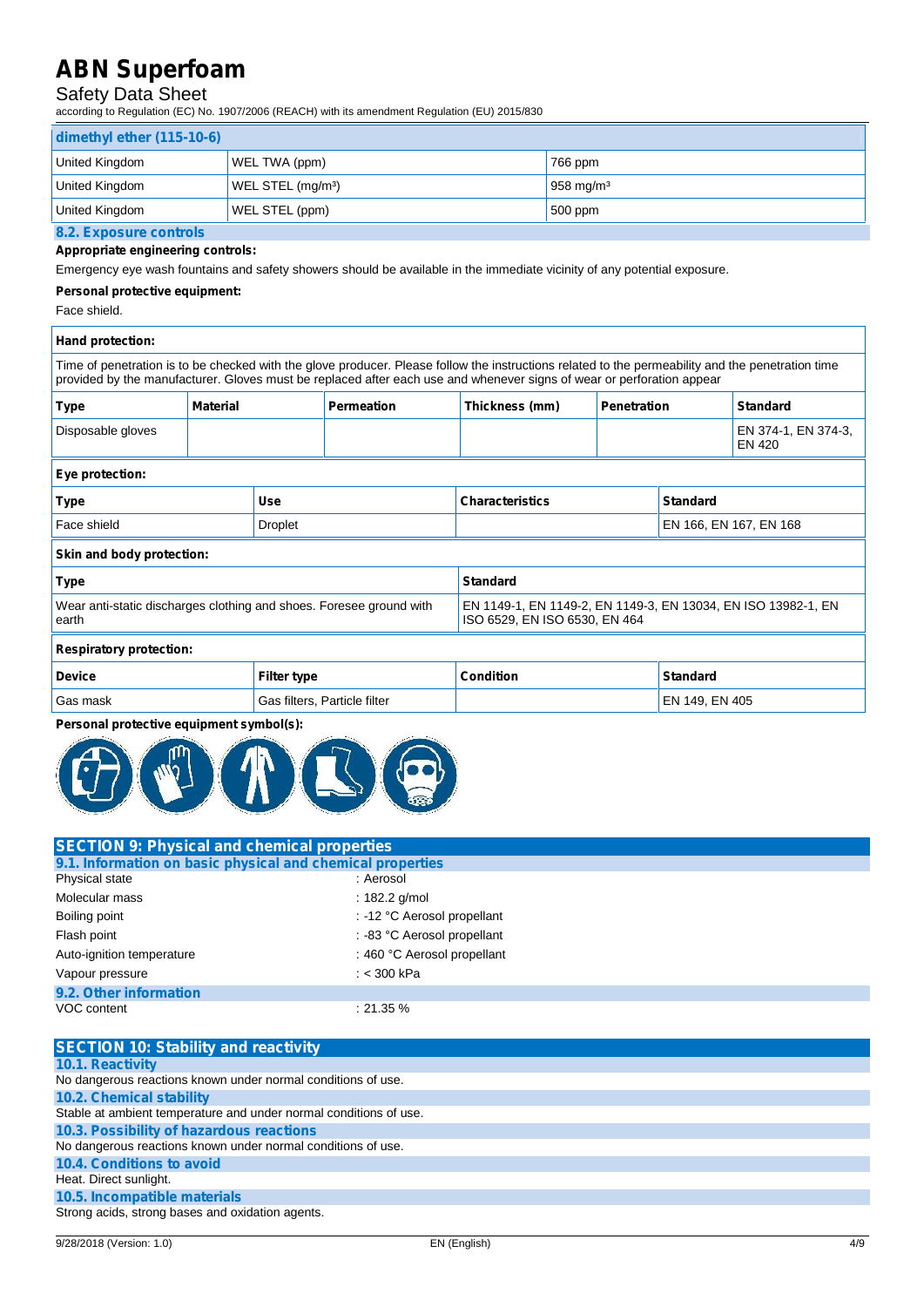### Safety Data Sheet

according to Regulation (EC) No. 1907/2006 (REACH) with its amendment Regulation (EU) 2015/830

**10.6. Hazardous decomposition products** Carbon oxides (CO, CO2). Organic compounds.

| <b>SECTION 11: Toxicological information</b>                        |                                                                               |
|---------------------------------------------------------------------|-------------------------------------------------------------------------------|
| 11.1. Information on toxicological effects                          |                                                                               |
| Acute toxicity (oral)                                               | : Not classified                                                              |
| Acute toxicity (dermal)                                             | : Not classified                                                              |
| Acute toxicity (inhalation)                                         | : Not classified                                                              |
| Additional information                                              | : Danger of serious damage to health by prolonged exposure through inhalation |
| <b>Allenger OAAAT allengedicted and accelled OAAAT (OFFOE OF O)</b> |                                                                               |

| alkanes, C14-17, chloro; chlorinated paraffins, C14-17 (85535-85-9) |                     |  |
|---------------------------------------------------------------------|---------------------|--|
| LD50 oral rat                                                       | 4000 mg/kg (IUCLID) |  |
| LD50 dermal rat                                                     | 4000 mg/kg          |  |
| LC50 inhalation rat (mg/l)                                          | 48170<br>1h         |  |

| 4.4'-methylenediphenyl diisocyanate, isomers and homologues (9016-87-9) |                 |  |
|-------------------------------------------------------------------------|-----------------|--|
| LD50 oral rat                                                           | $>$ 10000 mg/kg |  |
| LD50 dermal rabbit                                                      | > 9400 mg/kg    |  |
| LC50 inhalation rat (mg/l)                                              | 11 $mq/l/4h$    |  |

| <b>isobutane (75-28-5)</b> |                   |
|----------------------------|-------------------|
| LC50 inhalation rat (ppm)  | 570000 ppm IUCLID |

| dimethyl ether (115-10-6)  |                |  |
|----------------------------|----------------|--|
| LD50 oral                  | $>$ 2000 mg/kg |  |
| LD50 dermal                | $>$ 2000 mg/kg |  |
| LC50 inhalation rat (mg/l) | 308.5 mg/l     |  |

| Propane-1,2-diol, propoxylated (25322-69-4) |                    |
|---------------------------------------------|--------------------|
| LD50 oral rat                               | $\vert$ 2150 mg/kg |
| LD50 dermal rabbit                          | 20100 mg/kg        |

| propane (74-98-6)                 |                                                                                                                      |
|-----------------------------------|----------------------------------------------------------------------------------------------------------------------|
| LC50 inhalation rat (mg/l)        | 658 mg/l                                                                                                             |
| Skin corrosion/irritation         | : Causes skin irritation.                                                                                            |
| Serious eye damage/irritation     | : Causes serious eye irritation.                                                                                     |
| Respiratory or skin sensitisation | : May cause allergy or asthma symptoms or breathing difficulties if inhaled. May cause an<br>allergic skin reaction. |
| Germ cell mutagenicity            | : Not classified                                                                                                     |
| Carcinogenicity                   | : Suspected of causing cancer.                                                                                       |
| Reproductive toxicity             | : May cause harm to breast-fed children.                                                                             |
| STOT-single exposure              | : May cause respiratory irritation.                                                                                  |
| STOT-repeated exposure            | : May cause damage to organs through prolonged or repeated exposure.                                                 |
| Aspiration hazard                 | : Not classified                                                                                                     |
| <b>ABN Superfoam</b>              |                                                                                                                      |
| Vaporizer                         | Aerosol                                                                                                              |

| <b>SECTION 12: Ecological information</b> |                                                         |
|-------------------------------------------|---------------------------------------------------------|
| <b>12.1. Toxicity</b>                     |                                                         |
| Acute aquatic toxicity                    | : Not classified                                        |
| Chronic aquatic toxicity                  | : Very toxic to aquatic life with long lasting effects. |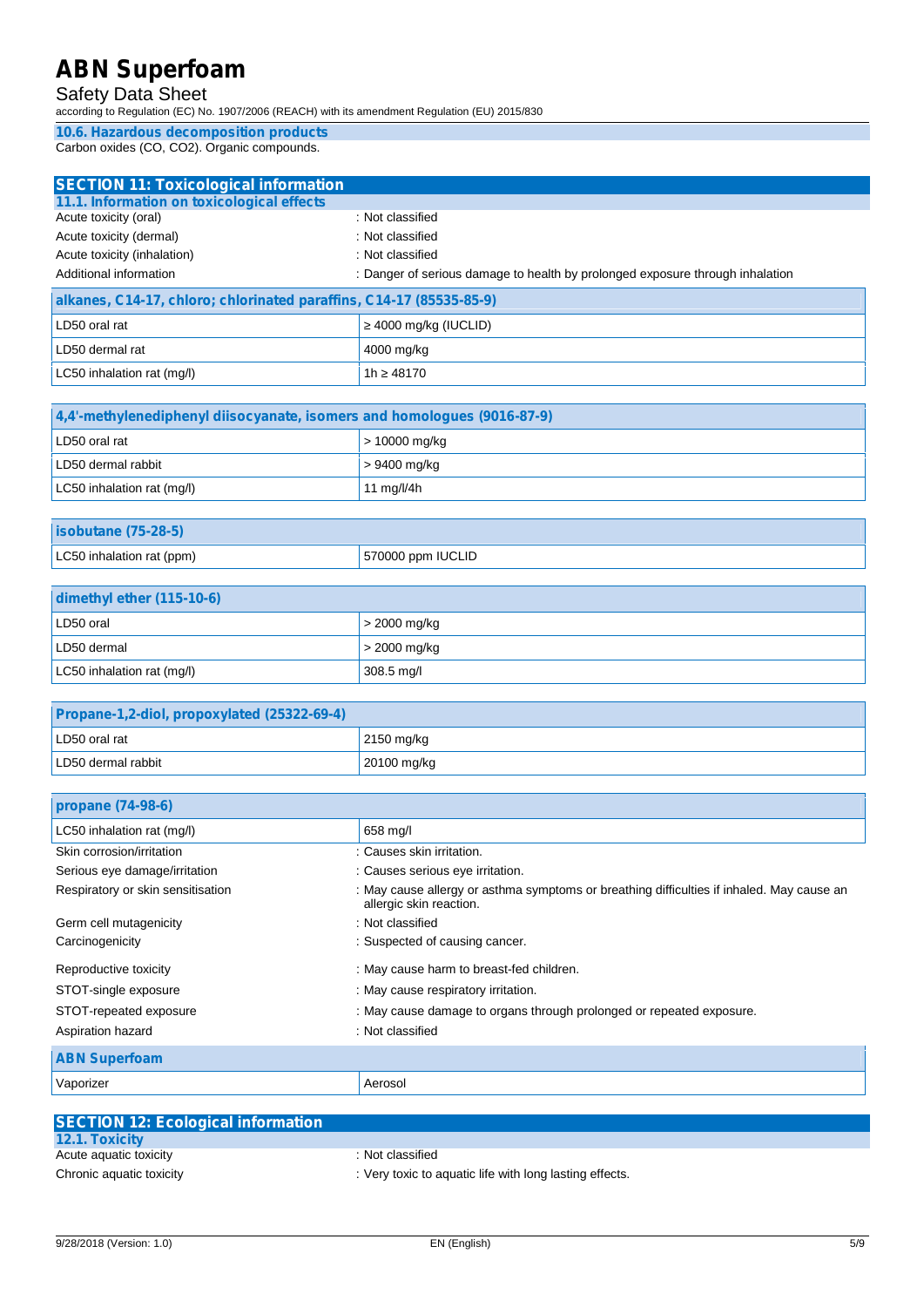### Safety Data Sheet

according to Regulation (EC) No. 1907/2006 (REACH) with its amendment Regulation (EU) 2015/830

| alkanes, C14-17, chloro; chlorinated paraffins, C14-17 (85535-85-9) |                                                 |  |
|---------------------------------------------------------------------|-------------------------------------------------|--|
| LC50 fish 1                                                         | 5000 mg/l Alburnus alburnus (alburnum)          |  |
| EC50 Daphnia 1                                                      | 5.9 µg/l Daphnia magna (Big water flea) M = 100 |  |
| EC50 72h algae (1)                                                  | $>$ 3.2 mg/l                                    |  |
| NOEC chronic fish                                                   | 14d > 125 Alburnus alburnus (alburnum)          |  |

| 4,4'-methylenediphenyl diisocyanate, isomers and homologues (9016-87-9) |                                                   |
|-------------------------------------------------------------------------|---------------------------------------------------|
| LC50 fish 1                                                             | 1000 mg/l (OECD 203 method)<br>96h                |
| EC50 Daphnia 1                                                          | 1000 mg/l (OECD 202 method)<br>24h                |
| EC50 other aquatic organisms 2                                          | 100 mg/l Bacteria<br>3h                           |
| ErC50 (algae)                                                           | 72h 1640 mg/l (OECD 201 method)                   |
| NOEC (chronic)                                                          | 10000 mg/l Daphnia magna (Big water flea)<br>112d |
| NOEC chronic fish                                                       | $112d > 10000$ mg/l                               |
| NOEC chronic crustacea                                                  | 21d > 10 mg/l Daphnia magna (Big water flea)      |
| NOEC chronic algae                                                      | $112d > 10000$ mg/l                               |

| dimethyl ether (115-10-6) |  |                                    |
|---------------------------|--|------------------------------------|
| NOEC (acute)              |  | 48 h 4000 mg/l Daphnia Magna       |
| NOEC (chronic)            |  | 96 h 4000 mg/l Poecilia reticulate |

| Propane-1,2-diol, propoxylated (25322-69-4)                             |                                                         |  |
|-------------------------------------------------------------------------|---------------------------------------------------------|--|
| $LC50$ fish 1                                                           | 650 - 1700 mg/l                                         |  |
| 12.2. Persistence and degradability                                     |                                                         |  |
| 4,4'-methylenediphenyl diisocyanate, isomers and homologues (9016-87-9) |                                                         |  |
| Persistence and degradability                                           | Not easily bio-degradable (according to OECD-criteria). |  |
| Biodegradation                                                          | 28d 0 %                                                 |  |
| 12.3. Bioaccumulative potential                                         |                                                         |  |
| alkanes, C14-17, chloro; chlorinated paraffins, C14-17 (85535-85-9)     |                                                         |  |
| Log Pow                                                                 | $5.47 - 8.01$                                           |  |

| 4.4'-methylenediphenyl diisocyanate, isomers and homologues (9016-87-9) |                         |
|-------------------------------------------------------------------------|-------------------------|
| Bioconcentration factor (BCF REACH)                                     | 200                     |
| Bioaccumulative potential                                               | highly bioaccumulative. |

| $isobutane (75-28-5)$               |                                |
|-------------------------------------|--------------------------------|
| Bioconcentration factor (BCF REACH) | 27                             |
| Log Pow                             | 2.76                           |
| Bioaccumulative potential           | Low bioaccumulation potential. |

| propane (74-98-6)                   |                                |  |
|-------------------------------------|--------------------------------|--|
| Bioconcentration factor (BCF REACH) | 13                             |  |
| Log Pow                             | 2.86                           |  |
| Bioaccumulative potential           | Low bioaccumulation potential. |  |
| 12.4. Mobility in soil              |                                |  |
| <b>isobutane (75-28-5)</b>          |                                |  |
| Log Koc                             | 35                             |  |
| Ecology - soil                      | Very mobile.                   |  |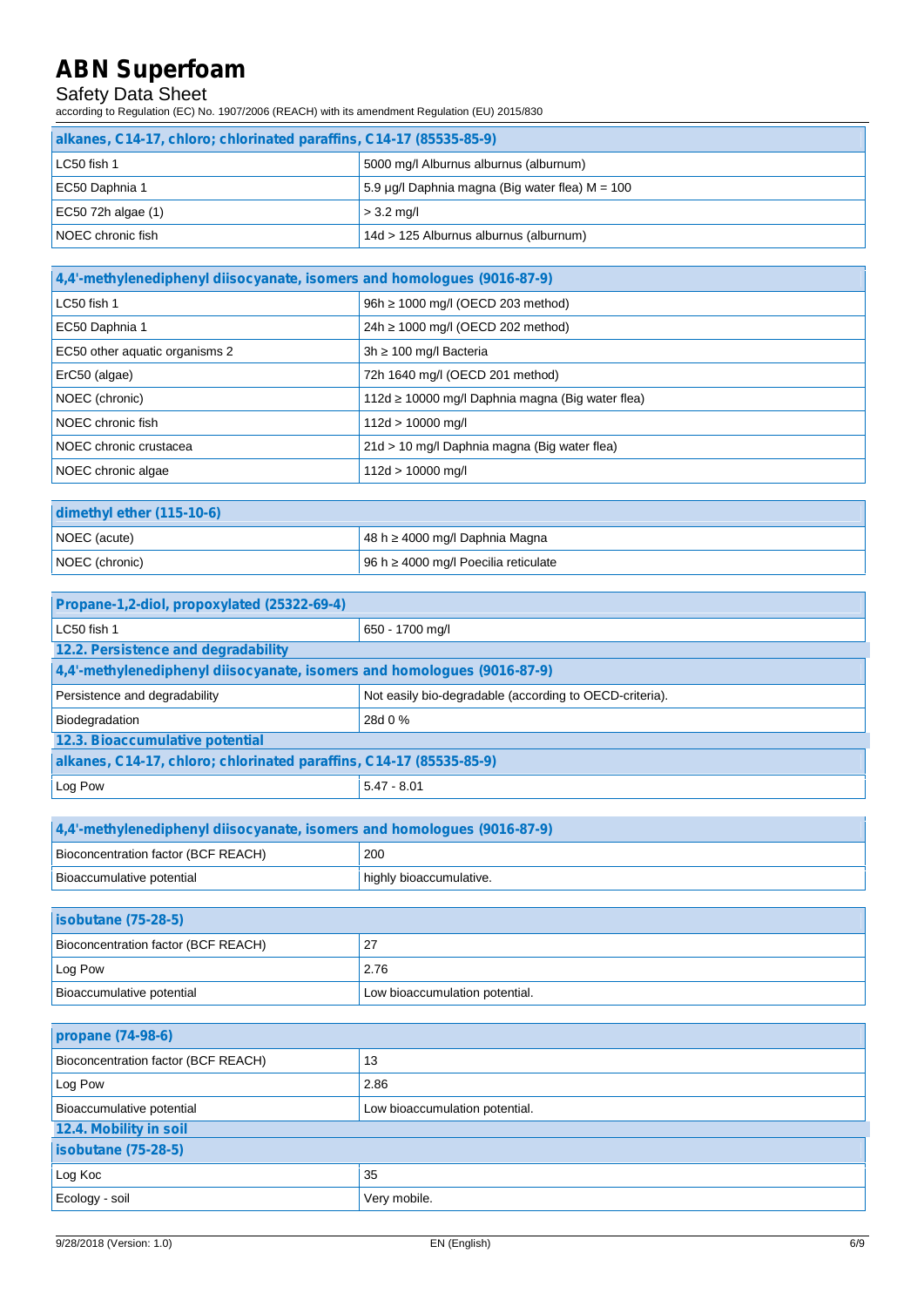### Safety Data Sheet

according to Regulation (EC) No. 1907/2006 (REACH) with its amendment Regulation (EU) 2015/830

| dimethyl ether (115-10-6)                                                |                                                                                                                                                                                 |  |  |
|--------------------------------------------------------------------------|---------------------------------------------------------------------------------------------------------------------------------------------------------------------------------|--|--|
| Surface tension                                                          | 0.001136 N/m                                                                                                                                                                    |  |  |
|                                                                          |                                                                                                                                                                                 |  |  |
| propane (74-98-6)                                                        |                                                                                                                                                                                 |  |  |
| Log Koc                                                                  | 460                                                                                                                                                                             |  |  |
| Ecology - soil                                                           | medium.                                                                                                                                                                         |  |  |
| 12.5. Results of PBT and vPvB assessment                                 |                                                                                                                                                                                 |  |  |
| <b>Component</b>                                                         |                                                                                                                                                                                 |  |  |
| alkanes, C14-17, chloro; chlorinated paraffins, C14-17<br>$(85535-85-9)$ | This substance/mixture does not meet the PBT criteria of REACH regulation, annex XIII<br>This substance/mixture does not meet the vPvB criteria of REACH requlation, annex XIII |  |  |
| 12.6. Other adverse effects                                              |                                                                                                                                                                                 |  |  |

No additional information available

| <b>SECTION 13: Disposal considerations</b>                                                                                            |                                                                                                                                                                                                                                                                                                                                                                                                                                                                                           |  |  |  |
|---------------------------------------------------------------------------------------------------------------------------------------|-------------------------------------------------------------------------------------------------------------------------------------------------------------------------------------------------------------------------------------------------------------------------------------------------------------------------------------------------------------------------------------------------------------------------------------------------------------------------------------------|--|--|--|
| 13.1. Waste treatment methods                                                                                                         |                                                                                                                                                                                                                                                                                                                                                                                                                                                                                           |  |  |  |
| Regional legislation (waste)                                                                                                          | : Disposal must be done according to official regulations.                                                                                                                                                                                                                                                                                                                                                                                                                                |  |  |  |
| Waste treatment methods                                                                                                               | : Handle uncleaned empty containers as full ones.                                                                                                                                                                                                                                                                                                                                                                                                                                         |  |  |  |
| European List of Waste (LoW) code<br>: 16 05 04* - gases in pressure containers (including halons) containing dangerous<br>substances |                                                                                                                                                                                                                                                                                                                                                                                                                                                                                           |  |  |  |
| <b>HP Code</b>                                                                                                                        | : HP14 - "Ecotoxic:" waste which presents or may present immediate or delayed risks for<br>one or more sectors of the environment<br>HP3 - "Flammable:"                                                                                                                                                                                                                                                                                                                                   |  |  |  |
|                                                                                                                                       | — flammable liquid waste: liquid waste having a flash point below 60 °C or waste gas oil,<br>diesel and light heating oils having a flash point $> 55$ °C and 75 °C;<br>- flammable pyrophoric liquid and solid waste: solid or liquid waste which, even in small<br>quantities, is liable to ignite within five minutes after coming into contact with air;<br>- flammable solid waste: solid waste which is readily combustible or may cause or<br>contribute to fire through friction; |  |  |  |
|                                                                                                                                       | — flammable gaseous waste: gaseous waste which is flammable in air at 20 °C and a<br>standard pressure of 101.3 kPa;                                                                                                                                                                                                                                                                                                                                                                      |  |  |  |
|                                                                                                                                       | — water reactive waste: waste which, in contact with water, emits flammable gases in<br>dangerous quantities;                                                                                                                                                                                                                                                                                                                                                                             |  |  |  |
|                                                                                                                                       | - other flammable waste: flammable aerosols, flammable self-heating waste, flammable<br>organic peroxides and flammable self-reactive waste.                                                                                                                                                                                                                                                                                                                                              |  |  |  |
|                                                                                                                                       | HP4 - "Irritant — skin irritation and eye damage:" waste which on application can cause<br>skin irritation or damage to the eye.                                                                                                                                                                                                                                                                                                                                                          |  |  |  |
|                                                                                                                                       | HP5 - "Specific Target Organ Toxicity (STOT)/Aspiration Toxicity:" waste which can cause<br>specific target organ toxicity either from a single or repeated exposure, or which cause<br>acute toxic effects following aspiration.                                                                                                                                                                                                                                                         |  |  |  |
|                                                                                                                                       | HP6 - "Acute Toxicity:" waste which can cause acute toxic effects following oral or dermal<br>administration, or inhalation exposure.                                                                                                                                                                                                                                                                                                                                                     |  |  |  |
|                                                                                                                                       | HP13 - "Sensitising:" waste which contains one or more substances known to cause<br>sensitising effects to the skin or the respiratory organs.                                                                                                                                                                                                                                                                                                                                            |  |  |  |
|                                                                                                                                       | HP7 - "Carcinogenic:" waste which induces cancer or increases its incidence                                                                                                                                                                                                                                                                                                                                                                                                               |  |  |  |

### **SECTION 14: Transport information**

| In accordance with ADR                                |
|-------------------------------------------------------|
| <b>ADR</b>                                            |
| 14.1. UN number                                       |
| 1950                                                  |
| 14.2. UN proper shipping name                         |
| <b>AEROSOLS</b>                                       |
| <b>Transport document description</b>                 |
| UN 1950 AEROSOLS, 2.1, (D), ENVIRONMENTALLY HAZARDOUS |
| 14.3. Transport hazard class(es)                      |
| 2.1                                                   |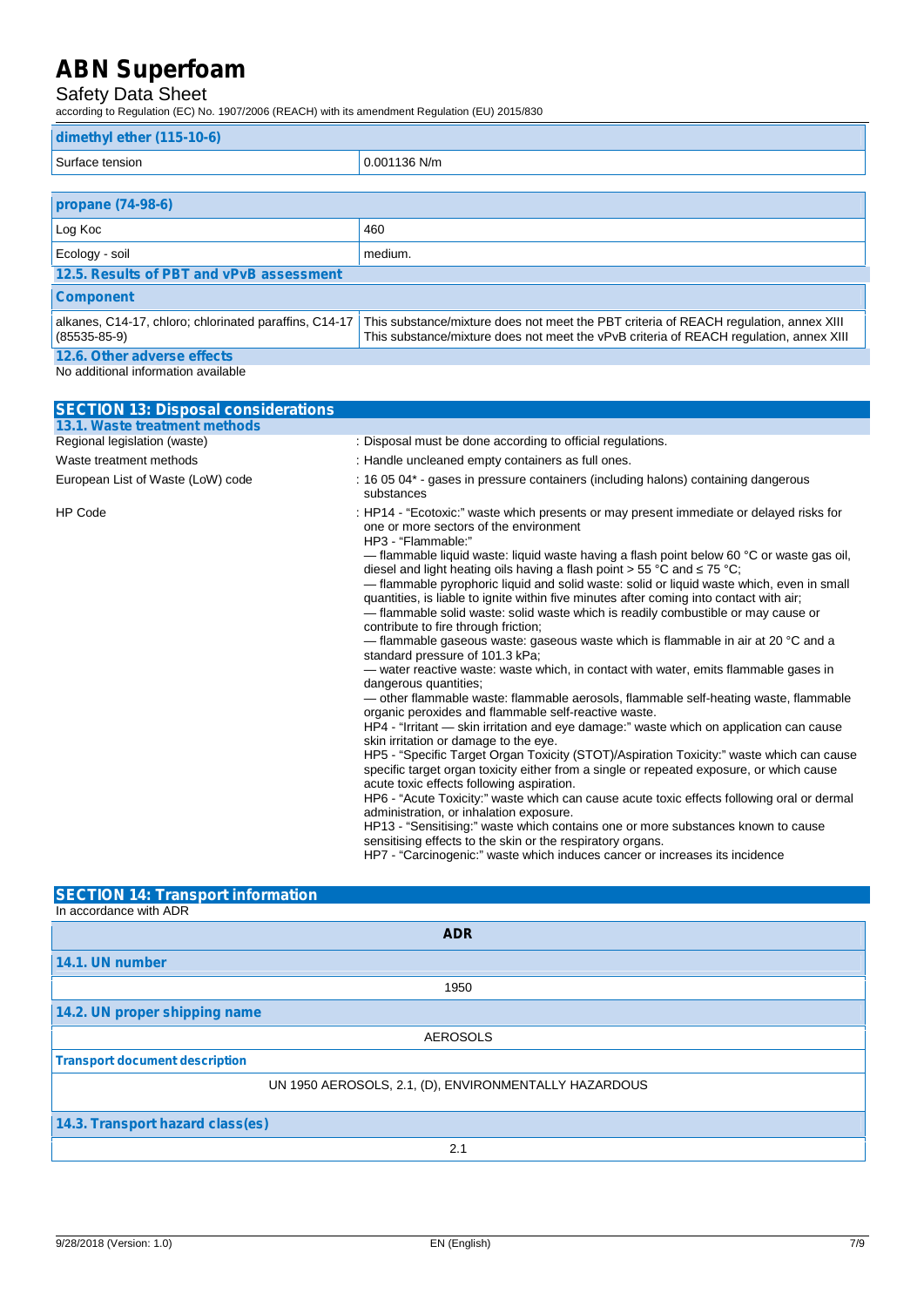#### Safety Data Sheet

according to Regulation (EC) No. 1907/2006 (REACH) with its amendment Regulation (EU) 2015/830



### **14.4. Packing group**

Not applicable

### **14.5. Environmental hazards**

Dangerous for the environment : Yes

#### No supplementary information available

|  | 14.6. Special precautions for user |  |
|--|------------------------------------|--|
|--|------------------------------------|--|

| <b>Overland transport</b>                                                  |                      |
|----------------------------------------------------------------------------|----------------------|
| Classification code (ADR)                                                  | : 5F                 |
| Special provisions (ADR)                                                   | : 190, 327, 344, 625 |
| Limited quantities (ADR)                                                   | : 11                 |
| Excepted quantities (ADR)                                                  | : E0                 |
| Packing instructions (ADR)                                                 | : P207               |
| Special packing provisions (ADR)                                           | : PP87, RR6, L2      |
| Mixed packing provisions (ADR)                                             | : $MP9$              |
| Transport category (ADR)                                                   | : 2                  |
| Special provisions for carriage - Packages (ADR)                           | : V14                |
| Special provisions for carriage - Loading,<br>unloading and handling (ADR) | : CV9. CV12          |
| Special provisions for carriage - Operation (ADR)                          | : S2                 |
| Tunnel restriction code (ADR)                                              | : D                  |
|                                                                            |                      |

| 14.7. Transport in bulk according to Annex II of Marpol and the IBC Code |  |  |  |  |
|--------------------------------------------------------------------------|--|--|--|--|
| Not applicable                                                           |  |  |  |  |

#### **SECTION 15: Regulatory information**

**15.1. Safety, health and environmental regulations/legislation specific for the substance or mixture**

#### **15.1.1. EU-Regulations**

| The following restrictions are applicable according to Annex XVII of the REACH Regulation (EC) No 1907/2006:                                                                                                                                                                                                                                                                                                          |                                                                                                                                                              |  |  |
|-----------------------------------------------------------------------------------------------------------------------------------------------------------------------------------------------------------------------------------------------------------------------------------------------------------------------------------------------------------------------------------------------------------------------|--------------------------------------------------------------------------------------------------------------------------------------------------------------|--|--|
| 3(c) Substances or mixtures fulfilling the criteria for any of the following<br>hazard classes or categories set out in Annex I to Regulation (EC) No<br>1272/2008: Hazard class 4.1                                                                                                                                                                                                                                  | alkanes, C14-17, chloro; chlorinated paraffins, C14-17                                                                                                       |  |  |
| 40. Substances classified as flammable gases category 1 or 2,<br>flammable liquids categories 1, 2 or 3, flammable solids category 1 or 2,<br>substances and mixtures which, in contact with water, emit flammable<br>gases, category 1, 2 or 3, pyrophoric liquids category 1 or pyrophoric<br>solids category 1, regardless of whether they appear in Part 3 of Annex<br>VI to Regulation (EC) No 1272/2008 or not. | isobutane - propane - dimethyl ether                                                                                                                         |  |  |
| 3. Liquid substances or mixtures which are regarded as dangerous in<br>accordance with Directive 1999/45/EC or are fulfilling the criteria for any<br>of the following hazard classes or categories set out in Annex I to<br>Regulation (EC) No 1272/2008                                                                                                                                                             | 4,4'-methylenediphenyl diisocyanate, isomers and homologues -<br>alkanes, C14-17, chloro; chlorinated paraffins, C14-17 - Propane-1,2-<br>diol, propoxylated |  |  |
| 3(b) Substances or mixtures fulfilling the criteria for any of the following<br>hazard classes or categories set out in Annex I to Regulation (EC) No<br>1272/2008: Hazard classes 3.1 to 3.6, 3.7 adverse effects on sexual<br>function and fertility or on development, 3.8 effects other than narcotic<br>effects, $3.9$ and $3.10$                                                                                | 4,4'-methylenediphenyl diisocyanate, isomers and homologues -<br>Propane-1,2-diol, propoxylated                                                              |  |  |
| Contains no substance on the REACH candidate list<br>Contains no REACH Annex XIV substances                                                                                                                                                                                                                                                                                                                           |                                                                                                                                                              |  |  |

VOC content : 21.35 % Directive 2012/18/EU (SEVESO III)

### **15.1.2. National regulations**

No additional information available

**15.2. Chemical safety assessment**

No chemical safety assessment has been carried out for the substance or the mixture by the supplier